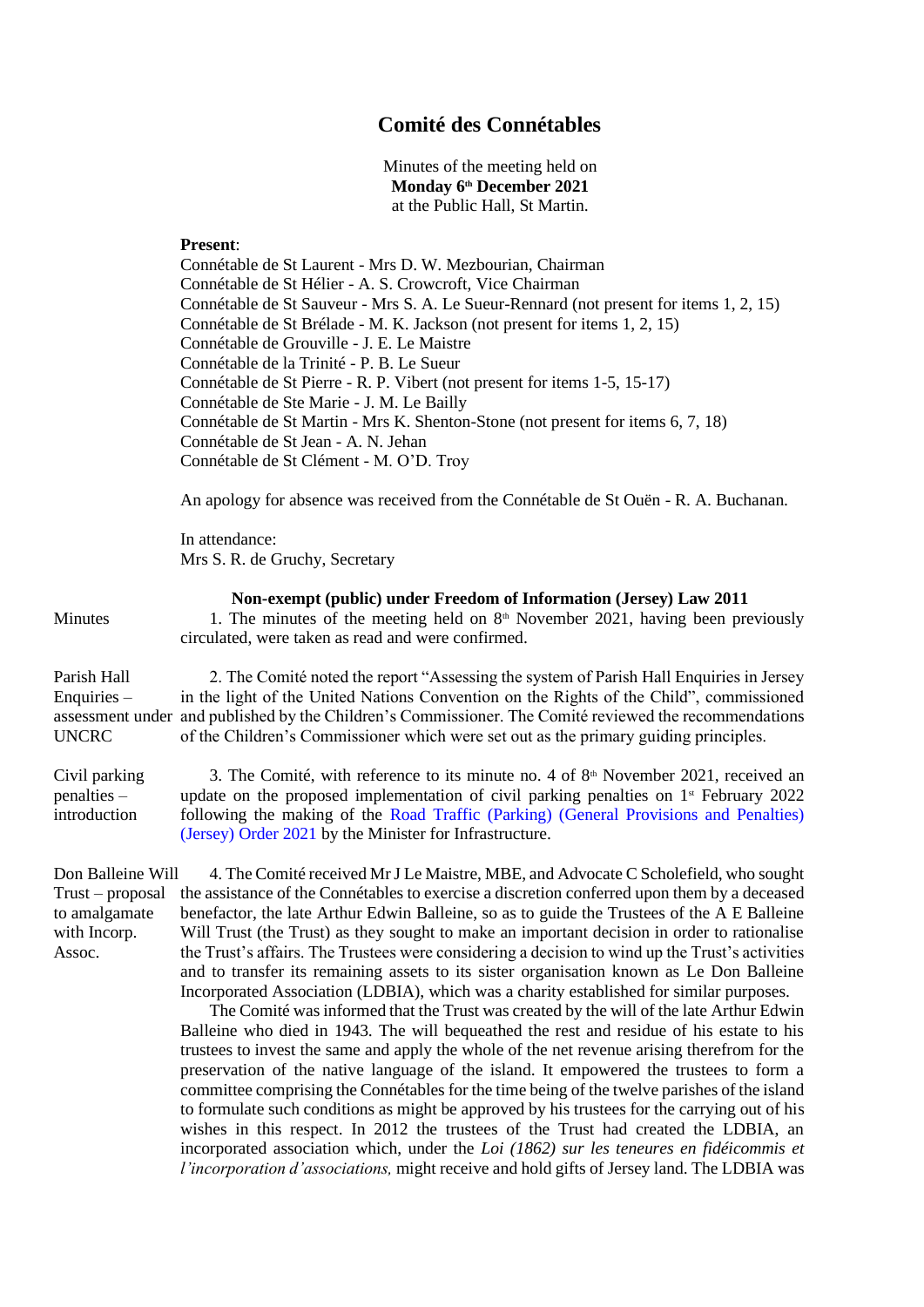registered as a charity with the Jersey Charity Commissioner (no. 194) and its constitution made specific reference to its objectives being to further the work and aims of the Trust. The important work of the Don Balleine was therefore currently being undertaking by two distinct bodies working in parallel.

The Trustees considered it was now time to rationalise this situation and proposed to wind up the activities of the Trust and to transfer its assets (cash and books) to the LDBIA (current assets of £38,837). This could be achieved in four ways but the preferred option, as charitable assets were involved and ambitious standards of prudence and integrity were required, was for the Trustees simply to resolve to transfer the Trust assets to the LDBIA having invited the Connétables endorsement. The reason for seeking such endorsement was that the Trust empowered the Trustees "*to form a Committee comprising the Connétables for the time being of the twelve parishes of the Island … to formulate such conditions as may be approved by my Executors and Trustees for the carrying out of my wishes in this respect …*". As the Connétables were specifically named as a group to whom the Trustees might seek to refer, for assistance as to the conditions in which the bequest was to be carried out, and were also members of the States Assembly, which in February 2019 voted to adopt Jèrriais as an official language of the island and this further to a States cultural strategy one of whose strategic objectives was the re-establishment of the language, the Trustees considered this represented a fair and proper balance of expedience against supervision and so it was the option they wished to pursue.

Following discussion, the Connétables gave their support to the proposal that the Trustees should resolve to transfer the Trust assets to the LDBIA. Mr Le Maistre and Advocate Scholefield were thanked for attending the meeting and then withdrew.

Strategic Road Safety Review  $(P.5/2021) - IHE$ presentation

5. The Comité, with reference to its minute no. 2 of  $15<sup>th</sup>$  March 2021, received the Head of Transport, Highways and Infrastructure and the Principal Engineer – (Road) Network Management, Infrastructure, Housing and Environment (IHE) and Inspector C O'Connor, States of Jersey Police (SOJP) who gave a presentation on the recommendations arising from the Strategic Road Safety Review (P.5/2021). The States had requested the Minister for Infrastructure to undertake a structural review of Road Safety in the Island in order to identify ways of improving road safety, with a focus on the needs of vulnerable road users, and to publish its initial findings with strategic policy recommendations by the end of 2021. The States also agreed to review existing legislation and the Island's Highway Code to identify the benefits of introducing a hierarchy of responsibility for road users, based on the level of risk presented to road users in the event of a collision and this would be addressed through the separate work stream within the ongoing IHE Roads Law Review project (minute no. 5 of  $11<sup>th</sup>$  October 2021 refers).

The Comité was informed that the structural review had examined and compared the magnitude of historic collision and casualty data (recorded by the States Police) against other relevant jurisdictions, had interviewed key stakeholders, surveyed best practice globally and considered how this might translate into the local context. The full recommendations would be available in due course, but the review concluded that working towards the 'Vision Zero' aspiration and adoption of the 'Safe System Approach to Road Safety', aligned to 'interim casualty reduction targets' would be the best means of shifting road safety outcomes. Vision Zero was an ultimate goal that there would be no road traffic related fatal or serious injuries and there were five component pillars to the Safe System Approach - Safe Roads, Safe Speeds, Safe Vehicles, Safe People, and Post-Crash Response. Each of these pillars required appropriate actions and behaviour from a variety of parties, including the public, to enable them to succeed, and the logic was that if one of the five pillars failed to perform as it might in any situation the other pillars would compensate, with the net result of reducing the number and severity of casualties. The SOJP fully supported the Safe System Approach.

The review identified that road safety was currently undertaken across a number of Government Departments, arm's length agencies, a public road safety panel and Parish authorities, etc. There was, however, no overarching co-ordination or connected awareness of these individual functions and an aligned approach with clear objectives related to a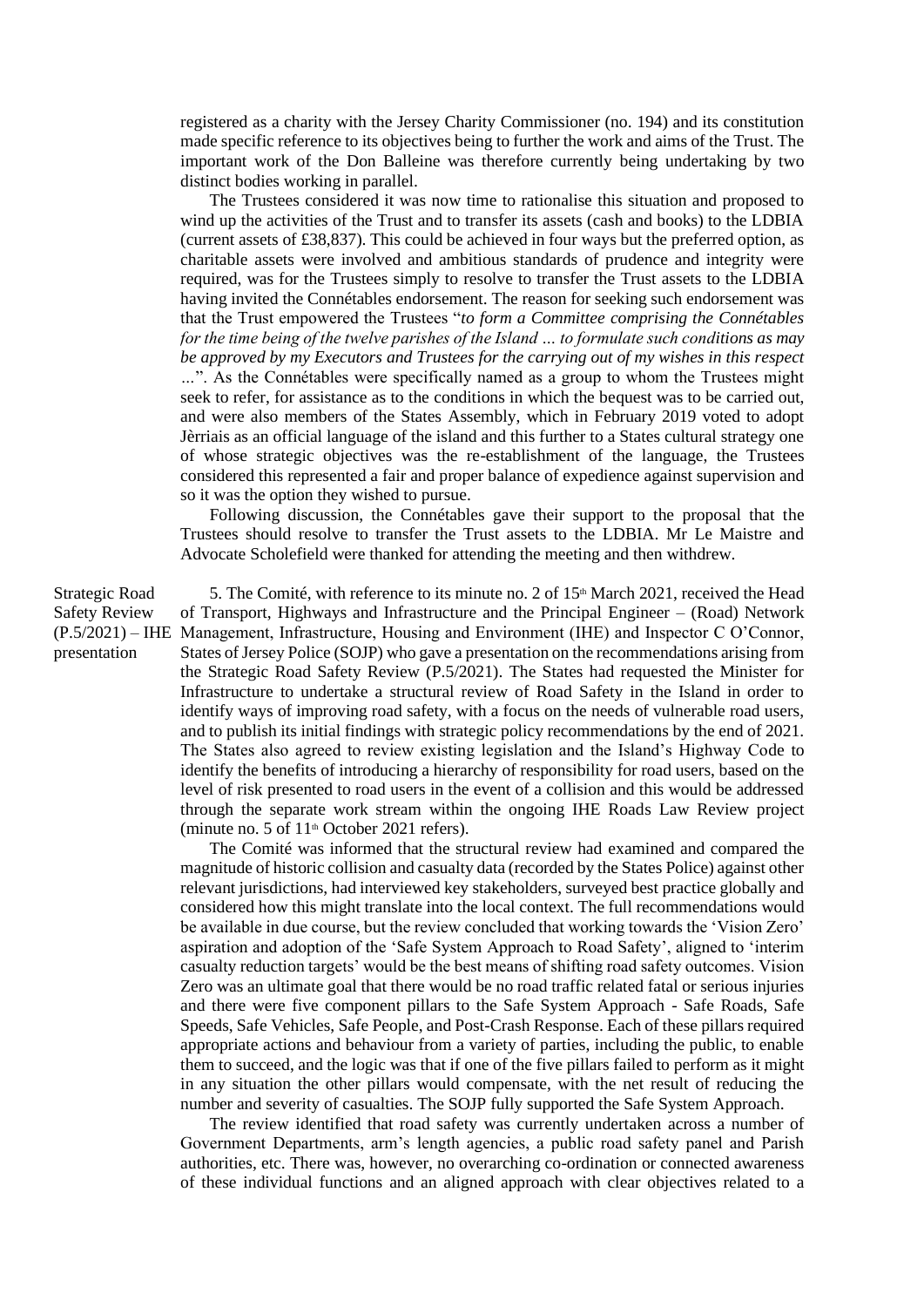proven casualty reduction methodology was now needed. The review recognised that while Jersey was not in a position to set a date for reaching Vision Zero, it was strongly placed to start by introducing a challenging (but achievable) interim target of a 50% reduction in fatal and serious casualties over the ten-year period 2023 to 2032 (this from a baseline average yearly figure for the period 2017 to 2019). Further to publishing the review findings, work would continue with key stakeholders towards developing a detailed Road Safety Strategy by the middle of 2022 with the aim of adoption as Government policy before 2023 when the first interim period would start. This work would include budget and funding details, for inclusion in a business case, though it was anticipated that, with the exception of two dedicated officers, most costs could be met from existing budgets or on a case-by-case basis.

The Comité welcomed the recommendations but pointed out that each Parish had a Roads Committee and it was essential they were involved and consulted; the Parishes should also have involvement with the road safety panel. Comments were also made about a minority of cyclists who did not observe the Highway Code, the protracted timescales for changing speed limits, issues on specific roads, the problems caused by the clutter of signs now required for road safety enforcement and the proposed timeframe for ongoing work. The Comité was assured that IHE would engage with the Parishes' Roads Committees and make available to them the SOJP data now being collated on road traffic collisions so that proposals could be evidence based. Education for cyclists was being considered and the long-term goal was for legislation that would enable mobile speed cameras to be used. IHE had produced a local code of practice in relation to road signs for the Street Works Law and said a road safety partnership would steer governance. IHE was asked about the officer road safety panel which met to consider correspondence about specific issues and agreed this group could invite the Connétable to attend for items relating to his/her Parish. Following discussion, the Comité thanked the officers for their work and, having also been thanked for attending, they then withdrew from the meeting.

Public Elections June 2022 – Centeniers and Connétables/ Deputies

6. The Comité considered a paper relating to the public elections in 2022 for which Parishes were preparing, namely the election of Centeniers (polling day would be Wednesday 8<sup>th</sup> June 2022) and the elections of Connétables and Deputies (polling day would be Wednesday 22nd June 2022).

The Comité recalled that the Public Elections (Jersey) Law 2002 had been amended by the States. Part of the 'Constitution of the States and Public Elections (Jersey) Law 2021' had come into force on  $30<sup>th</sup>$  July 2021 and the remainder would come into force on either 22nd December 2022 (at this date a vacancy in office of Senator or Deputy would not be filled at a by-election as it was within 6 months of the next elections) or on  $22<sup>nd</sup>$  June 2022. An Appointed Day Act was still required for the 'Elections (Miscellaneous Amendments) (Jersey) Law 202-' and it was these amendments which would create the Jersey Electoral Authority (JEA), amongst many other changes. The most recent advice from the Deputy Greffier of the States was that the earliest date that the Appointed Day Act could come before the States would be 18<sup>th</sup> January 2022. In the interim, the recruitment process had commenced for JEA members.

The Parish Secretaries, who would each become the 'electoral administrator' for their Parish, were therefore planning for the elections in June 2022 each with different arrangements. The Electoral Register System (ERS) would be required for all elections and the Parishes could not now consider any changes to ERS, including change to the OIS access, until September 2022 at the earliest. The Comité agreed the Chairman should write to the Chief Operating Officer, Government of Jersey, seeking an assurance that access to the ERS, which would remain hosted by GoJ, would be maintained together with the OIS user access (including the network required).

The Comité then considered the template for the Notice of Registered Voters, to be sent to every unit of dwelling accommodation between  $1<sup>st</sup> - 15<sup>th</sup>$  March 2022 in accordance with Article 7A of the Public Elections (Jersey) Law 2002. The form of the Notice was as approved by the Comité (as the States had not prescribed the form) and it required information on polling stations (these were decided by each Parish) and on postal/pre-poll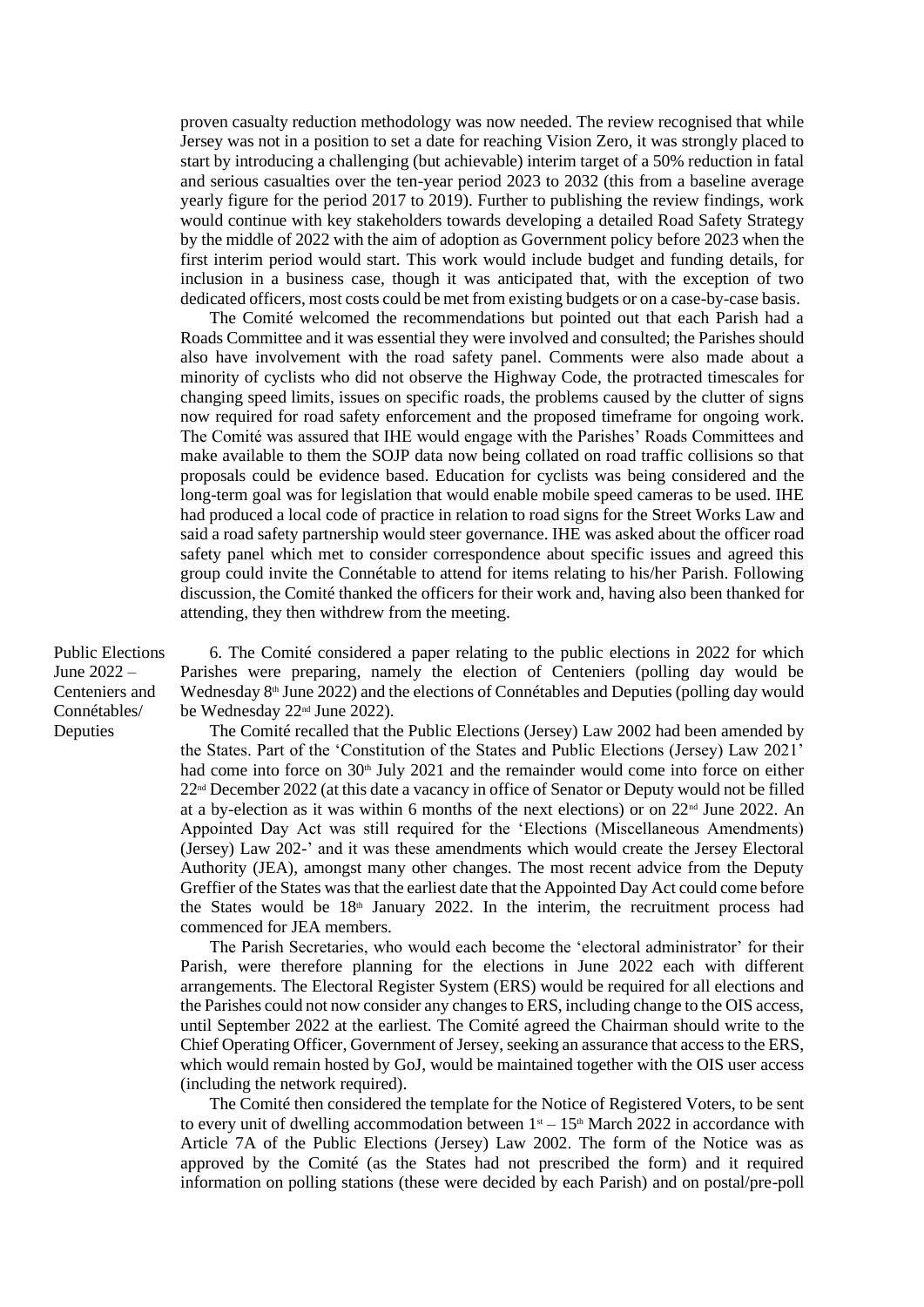voting arrangements (to be confirmed by the JEA and the Judicial Greffe). The Comité sought clarification of the requirements for polling stations, including the layout and whether the number should relate to the size of the electorate, so that appropriate arrangements might be made in each Parish. The Comité heard from several Connétables who might wish to provide a second polling station, as an alternative to the Parish Hall, so that every elector had a choice of where to cast their vote on polling day. Following discussion, the outline for the Notice was approved by the Comité.

The Comité considered when the count might take place and was informed that the Parish Secretaries were supportive of holding the count the day after polling day; this took into account that staff and volunteers would have been on duty for over 12 hours on polling day (the polling stations were open from 8am to 8pm) and the age of many of the traditional volunteers. Following discussion, the Comité decided the count should continue to be held immediately the polling stations closed with the results announced later that evening/night.

Driving licences – medical changes report prepared by officers of Driver and Vehicle Standards, Infrastructure, Housing and 7. The Comité, with reference to its minute no. 16 of  $7<sup>th</sup>$  December 2020, received a Environment Department, which provided an update on the changes to medical requirements for a Jersey driving licence following amendments to the Road Traffic (Jersey) Law 1956. The amendments reduced the validity for certain driving licence categories and, as a result, the driver would have to meet the cost of renewing the licence at each validity period. The amendments would also permit a Connétable to issue a licence for less than 10 years where there were medical grounds so to do. The fee for a driving licence was set in the Motor Vehicles (Driving Licences) (Jersey) Order 2003 and was calculated at a rate of £5 for each year, or part of a year, that the licence would remain in force or £15, whichever was the greater amount. The Comité decided that the calculation of the prescribed fee remained appropriate including when a licence was issued for a reduced validity period. The Comité also noted that the current fees had been in force since 2017 and could be amended by the Minister for Infrastructure following a formal approach by the Comité.

Island identity 8. The Comité, with reference to its minute no. 16 of  $11<sup>th</sup>$  January 2021, considered correspondence from Deputy C Labey, Assistant Chief Minister and Minister for International Development, enquiring about progress with specific recommendations in the Island Identity report so that a report could be given to the Council of Ministers and to Scrutiny. In particular, the report had identified the opportunity of "measures to reinvigorate Parish Assemblies, such as production of a guide for young people and newcomers, coverage of Parish elections on 'vote.je', increasing digital participation".

> The Comité heard from Connétables of the measures being trialled including greater media exposure, the use of social media platforms and distributing leaflets to every home to advertise forthcoming meetings. Action groups had been established in some parishes to consider specific topics such as the climate, environment, housing, or infrastructure, and Q&A sessions had also been offered after Parish Assemblies. Wider age participation was being encouraged through links with youth clubs (e.g. to develop a 'youth Parish Assembly') and primary schools in the Parish. There had been an increase in digital participation during the coronavirus restrictions and the options for Parish Assemblies, including in relation to voting, were being considered. The Chairman was requested to reply accordingly.

Draft Children (Convention Rights) (Jersey) Law 202- (Due Regard Law)

9. The Comité, with reference to its minute no. 6 of  $13<sup>th</sup>$  January 2020, considered correspondence from the Minister for Children and Education regarding the draft Children (Convention Rights) (Jersey) Law 202- (Due Regard Law) asking whether all parishes wished to be a public authority duty bearer. The Comité was reminded that the draft related to proposals for indirectly incorporating the United Nations Convention on the Rights of the Child (UNCRC) into domestic legislation. The United Kingdom's ratification of the UNCRC was extended to Jersey in 2014. The policy ambition was for a culture change which would implement, protect and promote Children's Rights and develop and embed rights-based practice. The duty to have 'due regard' to the UNCRC would fall on the